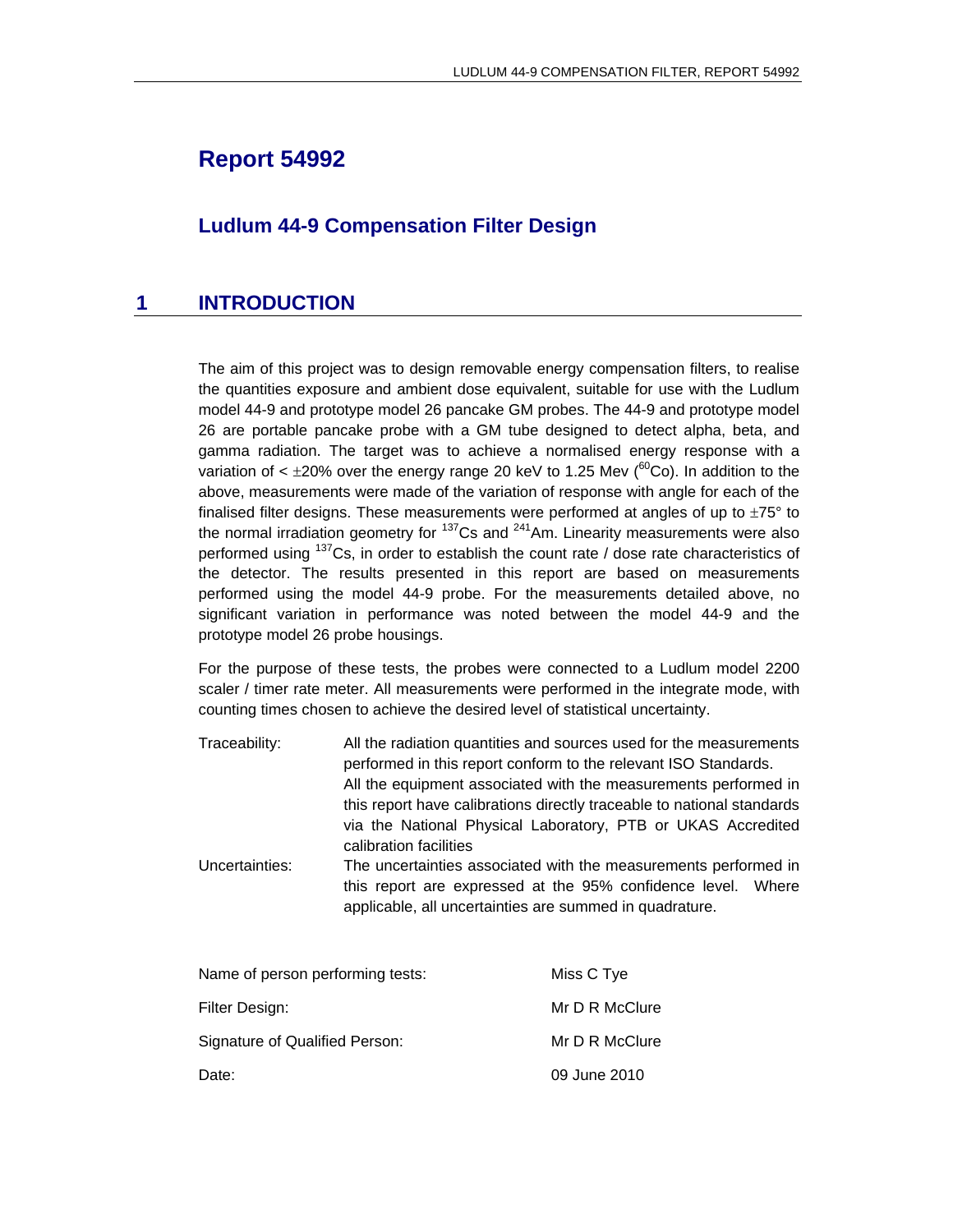### **2 RELATIVE INTRINSIC ERROR**

### **2.1 Ambient dose equivalent compensation filter**

The instrument's relative intrinsic error was determined over a range of Ambient dose equivalent rate range using  $137Cs$  gamma radiation. Instrument indication represents integrated counts over exposure time. The response factor, defined as the ratio of the count rate to the true ambient dose equivalent rate, above background, is provided in Table 1.

| <b>Ambient Dose</b><br><b>Equivalent Rate</b> | <b>Exposure Time</b> | Instrument<br>Indication | <b>Response Factor</b> | Uncertainty |
|-----------------------------------------------|----------------------|--------------------------|------------------------|-------------|
| Background                                    | 600 seconds          | 1.88 cps                 | ---                    | ±10%        |
| 1.611 $\mu$ Sv h <sup>-1</sup>                | 600 seconds          | 10.1 cps                 | 5.10                   | ±10%        |
| 6.186 $\mu$ Sv h <sup>-1</sup>                | 300 seconds          | 33.4 cps                 | 5.10                   | ±10%        |
| 16.81 $\mu$ Sv h <sup>-1</sup>                | 120 seconds          | 85.4 cps                 | 4.97                   | ±10%        |
| 53.30 $\mu$ Sv h <sup>-1</sup>                | 120 seconds          | 269.7 cps                | 5.02                   | ±10%        |
| 178 $\mu$ Sv h <sup>-1</sup>                  | 60 seconds           | 874.9 cps                | 4.90                   | ±10%        |
| 570 $\mu$ Sv h <sup>-1</sup>                  | 60 seconds           | 2449 cps                 | 4.26                   | ±10%        |

#### **Table 1. Relative intrinsic error**

### **2.2 Exposure compensation filter**

The instrument's relative intrinsic error was determined over a range of air kerma rates using <sup>137</sup>Cs gamma radiation. Instrument indication represents integrated counts over exposure time. The response factor, defined as the ratio of the count rate to the true air kerma rate, above background, is provided in Table 2.

#### Air kerm Rate Exposure Time Instrument Indication Response Factor Uncertainty Background 1.342  $\mu$ Gy h<sup>-1</sup> 6.152  $\mu$ Gy h<sup>-1</sup> 14.00  $\mu$ Gy h<sup>-1</sup> 44.49 µGy h-1 148.2  $\mu$ Gy h<sup>-1</sup> 475.4  $\mu$ Gy h<sup>-1</sup> 600 seconds 600 seconds 300 seconds 120 seconds 120 seconds 60 seconds 60 seconds 0.67 cps 9.68 cps 35.7 cps 97.0 cps 301.0 cps 960.5 cps 2684 cps --- 6.71 6.80 6.88 6.75 6.44 5.63  $\pm 10$  %  $±10%$  $±10%$  $±10%$  $\pm 10$  %  $\pm 10$  %  $±10%$

#### **Table 2. Relative intrinsic error**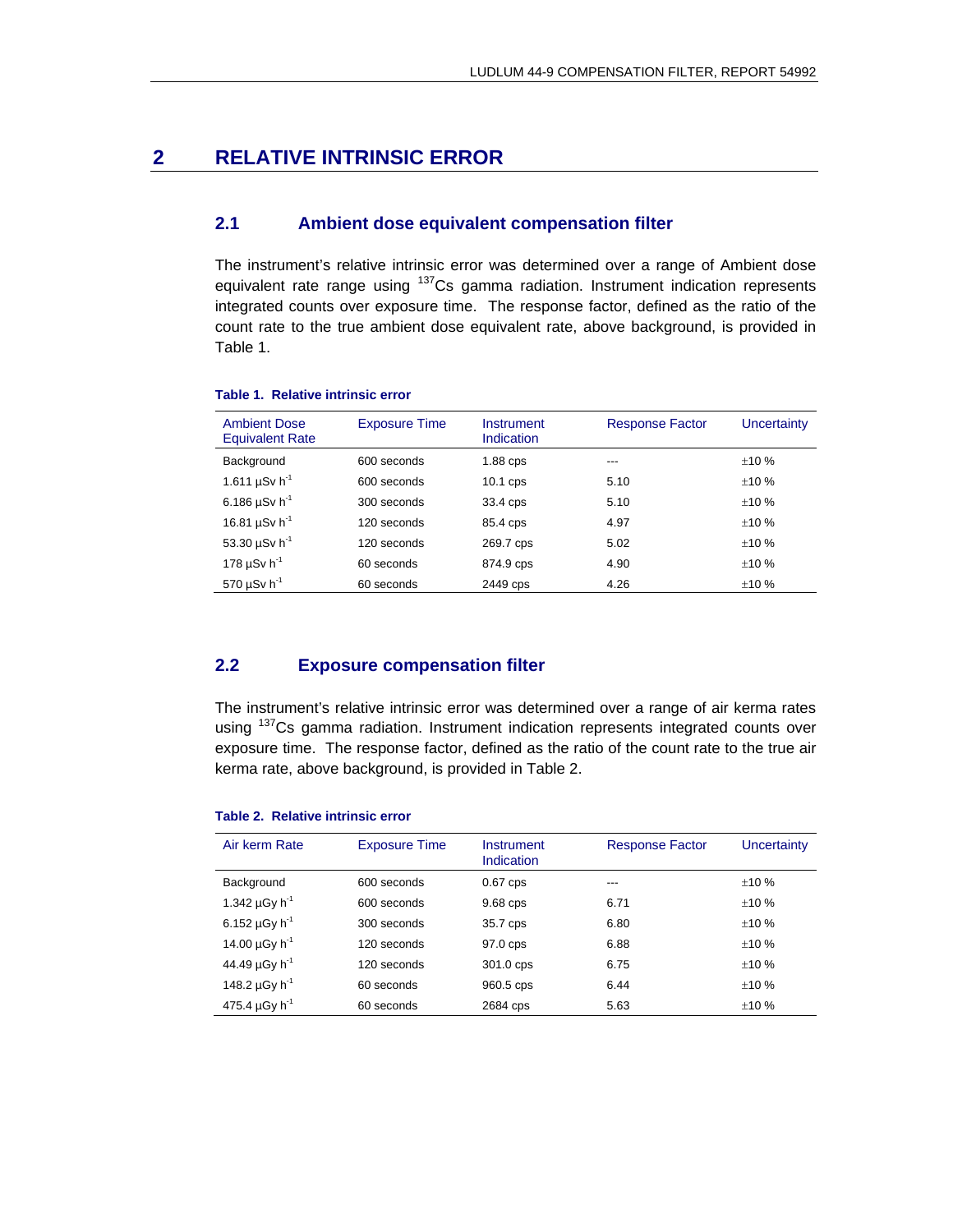## **3 VARIATION OF RESPONSE WITH PHOTON RADIATION ENERGY**

### **3.1 Ambient dose equivalent compensation filter**

The variation of response with photon energy was determined over the energy range 16.3 keV to 1.25 MeV. For energies 16.3 keV to 248 keV, x-radiation qualities were selected from the reference radiations recommended by the International Standards Organisations, i.e. the ISO Narrow series of filtered x-radiations. Gamma radiation emitted from  $241$ Am,  $137$ Cs and  $60$ Co sources provided the response to energies 60 keV, 662 keV and 1.25 MeV respectively. The response is defined as the ratio of the indicated count rate to the true ambient dose equivalent rate. The response, normalised to unity for  $137Cs$  (662 keV) at a value of 4.90 Counts s<sup>-1</sup>/  $\mu Sv$  h<sup>-1</sup>, is shown below in Figure 1, full results are provided in Appendix A.



#### **Figure 1. Variation of response with photon radiation energy**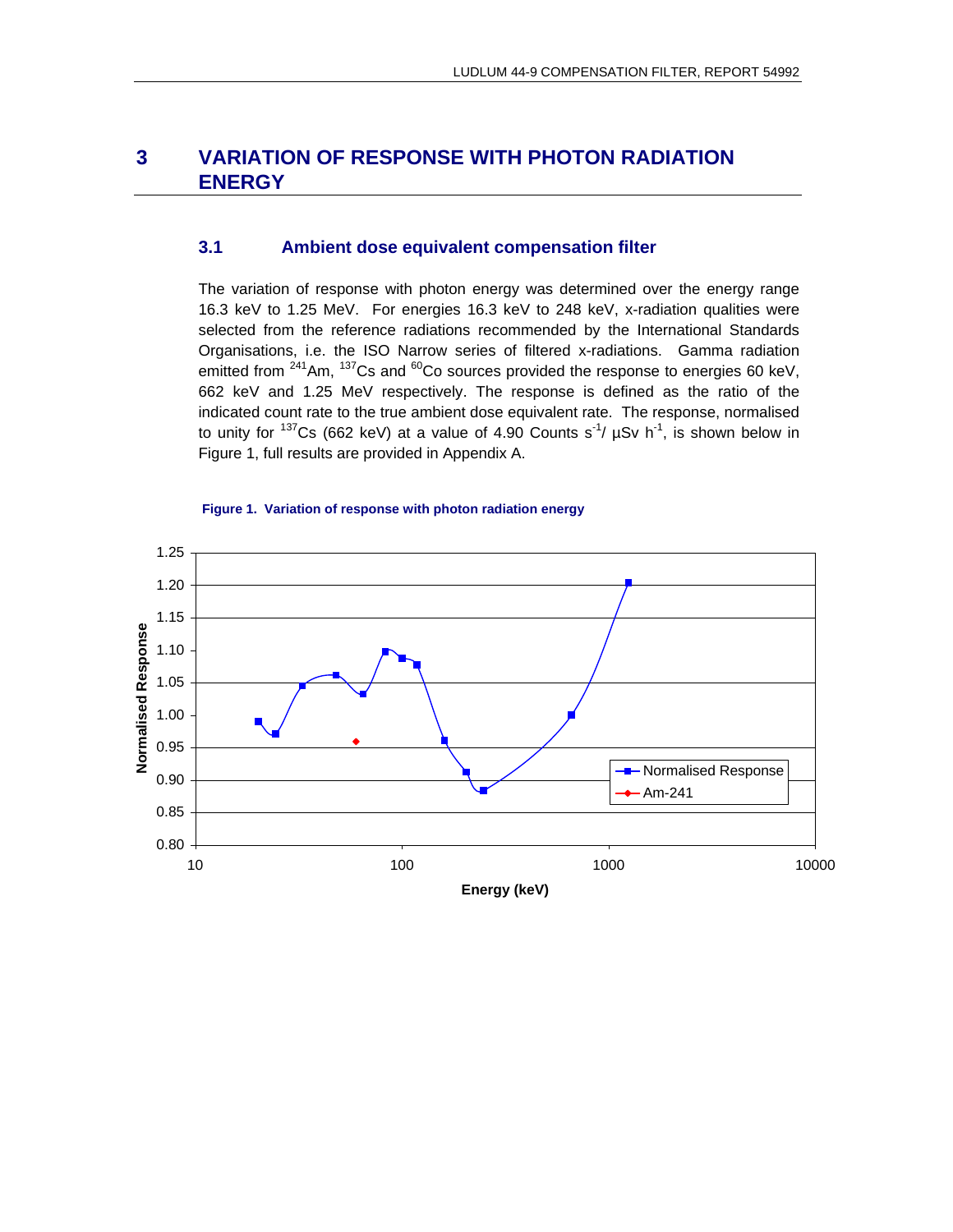### **3.2 Exposure compensation filter**

The variation of response with photon energy was determined over the energy range 16.3 keV to 1.25 MeV.. For energies 16.3 keV to 248 keV, x-radiation qualities were selected from the reference radiations recommended by the International Standards Organisations, i.e. the ISO Narrow series of filtered x-radiations. Gamma radiation emitted from <sup>241</sup>Am, <sup>137</sup>Cs and <sup>60</sup>Co sources provided the response to energies 60 keV, 662 keV and 1.25 MeV respectively. The response is defined as the ratio of the indicated count rate to the true air kerma dose rate. The response, normalised to unity for  $137Cs$  (662 keV) at a value of 6.44 Counts s<sup>-1</sup>/  $\mu Gy$  h<sup>-1</sup>, is shown below in Figure 2, full results are provided in Appendix B.

#### **Figure 2. Variation of response with photon radiation energy**

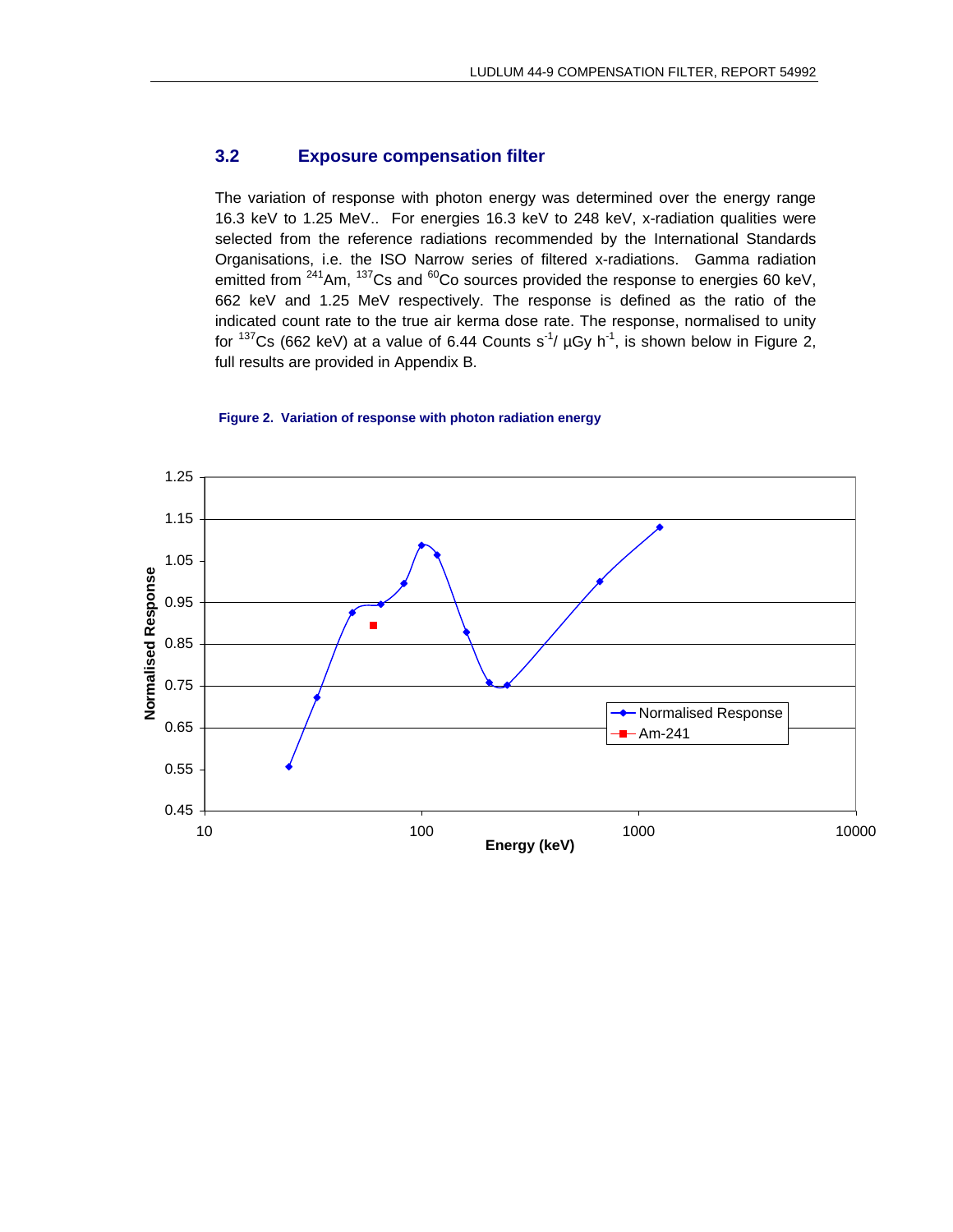### **4 VARIATION IN RESPONSE WITH ANGLE OF INCIDENCE**

### **4.1 Ambient dose equivalent compensation filter**

Measurements were performed to determine the variation of response with angle of incidence using 137Cs and 241Am. The measurements were performed at angles of incidence up to  $\pm 75^{\circ}$  in the vertical plane,  $+$  ve angles being towards the handle. The results have been normalised to 1.00 at  $0^{\circ}$  i.e. the reference orientation with the radiation beam normal to the detector window, see Figure 3. Full results are provided in Appendix C.

#### **Figure 3. Variation of Response with Incident Angle**

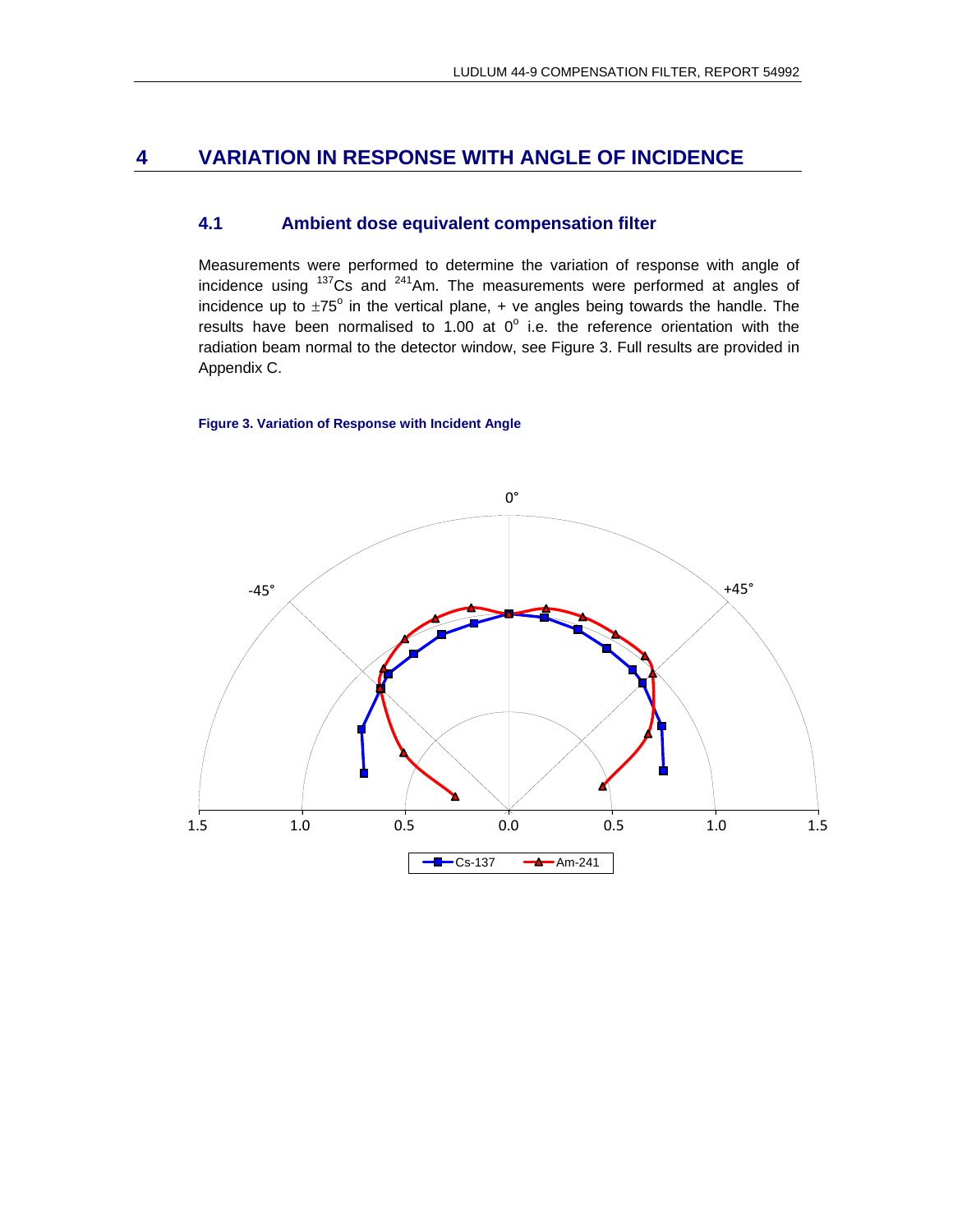### **4.2 Exposure compensation filter**

Measurements were performed to determine the variation of response with angle of incidence using  $137Cs$  and  $241Am$ . The measurements were performed at angles of incidence up to  $\pm 75^{\circ}$  in the vertical plane,  $+$  ve angles being towards the handle. The results have been normalised to 1.00 at  $0^{\circ}$  i.e. the reference orientation with the radiation beam normal to the detector window, see Figure 4. Full results are provided in Appendix D.

#### **Figure 4. Variation of Response with Incident Angle**

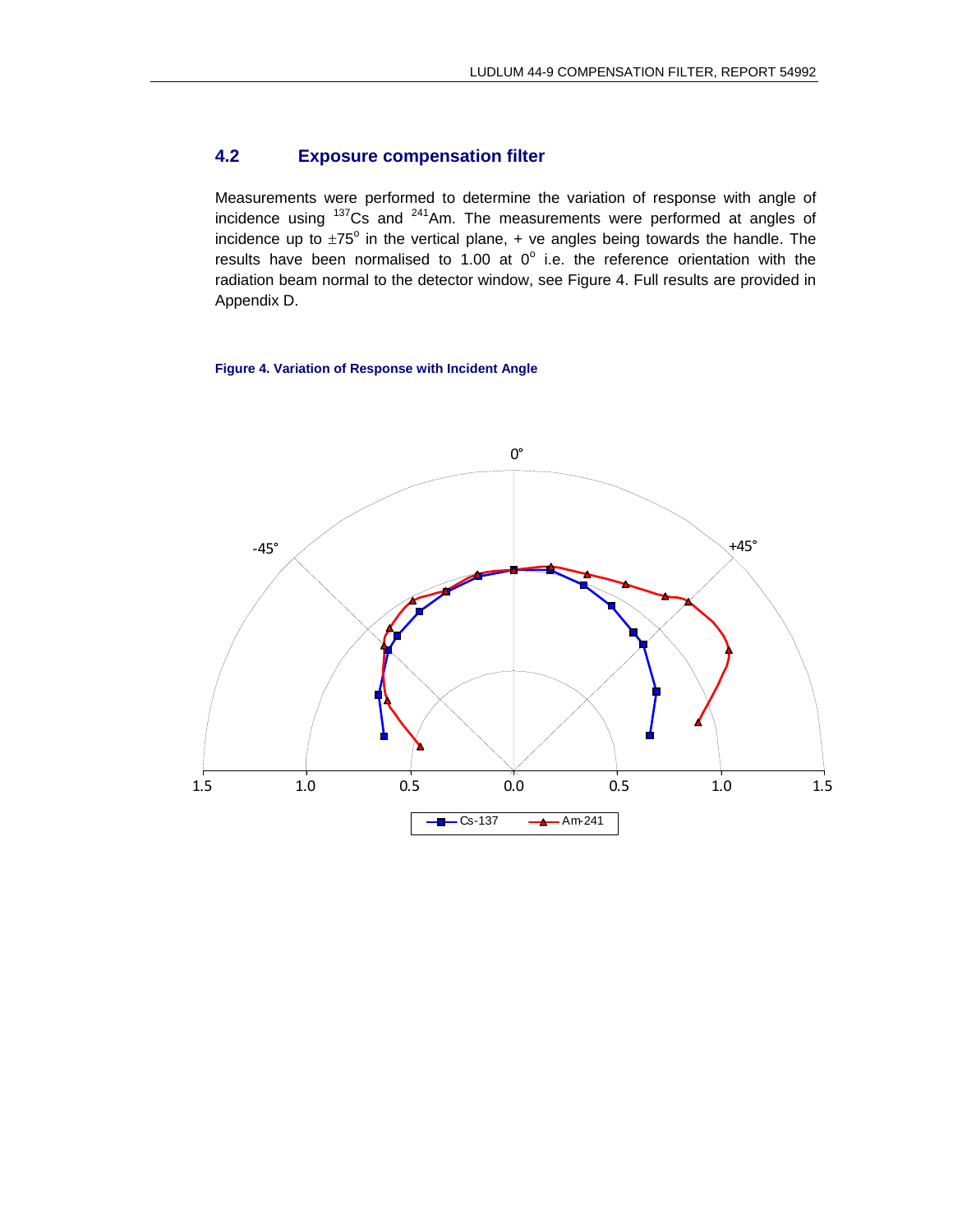# **APPENDIX A**

# **Variation of response with photon radiation energy**

#### **Ambient dose equivalent compensation filter**

| <b>Radiation Quantity</b>             | Energy (keV) | <b>Normalised</b><br>Response | Uncertainty |
|---------------------------------------|--------------|-------------------------------|-------------|
| ${}^{60}Co$ $\gamma$ -radiation       | 1250         | 1.20                          | ±15%        |
| $137$ Cs y-radiation                  | 662          | 1.00                          | ±15%        |
| <b>ISO Narrow series x-radiation</b>  | 248          | 0.88                          | ±15%        |
| <b>ISO Narrow series x-radiation</b>  | 205          | 0.91                          | ±15%        |
| <b>ISO Narrow series x-radiation</b>  | 161          | 0.96                          | ±15%        |
| <b>ISO Narrow series x-radiation</b>  | 118          | 1.08                          | ±15%        |
| <b>ISO Narrow series x-radiation</b>  | 100          | 1.09                          | ±15%        |
| <b>ISO Narrow series x-radiation</b>  | 83           | 1.10                          | ±15%        |
| <b>ISO Narrow series x-radiation</b>  | 65           | 1.03                          | ±15%        |
| <sup>241</sup> Am $\gamma$ -radiation | 59.5         | 0.96                          | ±15%        |
| <b>ISO Narrow series x-radiation</b>  | 48           | 1.06                          | ±15%        |
| <b>ISO Narrow series x-radiation</b>  | 33           | 1.04                          | ±15%        |
| <b>ISO Narrow series x-radiation</b>  | 24.5         | 0.97                          | ±15%        |
| <b>ISO Narrow series x-radiation</b>  | 20.2         | 0.99                          | ±15%        |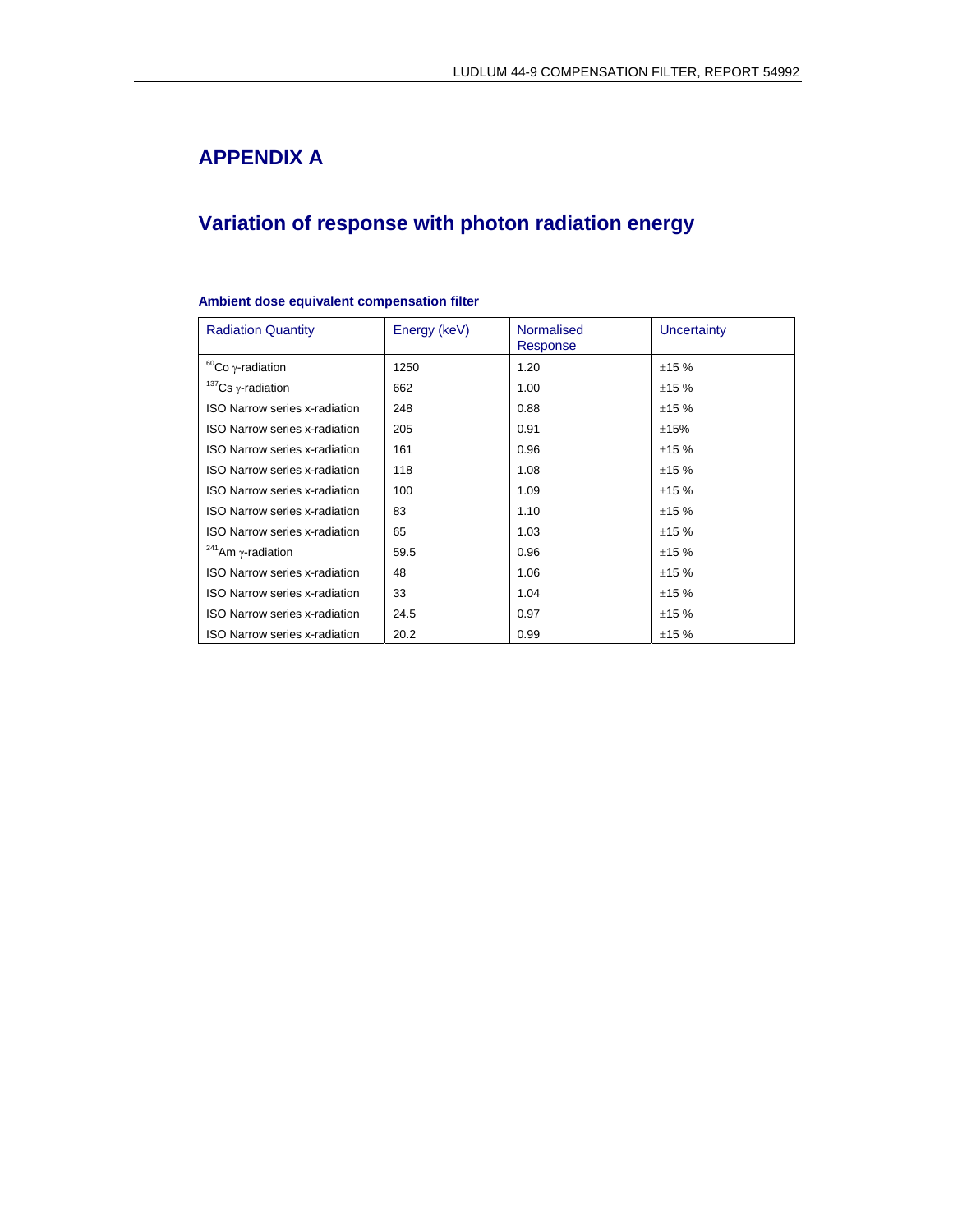# **APPENDIX B**

# **Variation of response with photon radiation energy**

| <b>Radiation Quantity</b>             | Energy (keV) | <b>Normalised</b><br>Response | Uncertainty |
|---------------------------------------|--------------|-------------------------------|-------------|
| ${}^{60}Co$ $\gamma$ -radiation       | 1250         | 1.13                          | ±15%        |
| $137$ Cs $\gamma$ -radiation          | 662          | 1.00                          | ±15%        |
| <b>ISO Narrow series x-radiation</b>  | 248          | 0.75                          | ±15%        |
| <b>ISO Narrow series x-radiation</b>  | 205          | 0.76                          | ±15%        |
| <b>ISO Narrow series x-radiation</b>  | 161          | 0.88                          | ±15%        |
| <b>ISO Narrow series x-radiation</b>  | 118          | 1.06                          | ±15%        |
| <b>ISO Narrow series x-radiation</b>  | 100          | 1.09                          | ±15%        |
| <b>ISO Narrow series x-radiation</b>  | 83           | 1.00                          | ±15%        |
| <b>ISO Narrow series x-radiation</b>  | 65           | 0.95                          | ±15%        |
| <sup>241</sup> Am $\gamma$ -radiation | 59.5         | 0.89                          | ±15%        |
| <b>ISO Narrow series x-radiation</b>  | 48           | 0.93                          | ±15%        |
| <b>ISO Narrow series x-radiation</b>  | 33           | 0.72                          | ±15%        |
| <b>ISO Narrow series x-radiation</b>  | 24.5         | 0.56                          | ±15%        |

#### **Exposure compensation filter**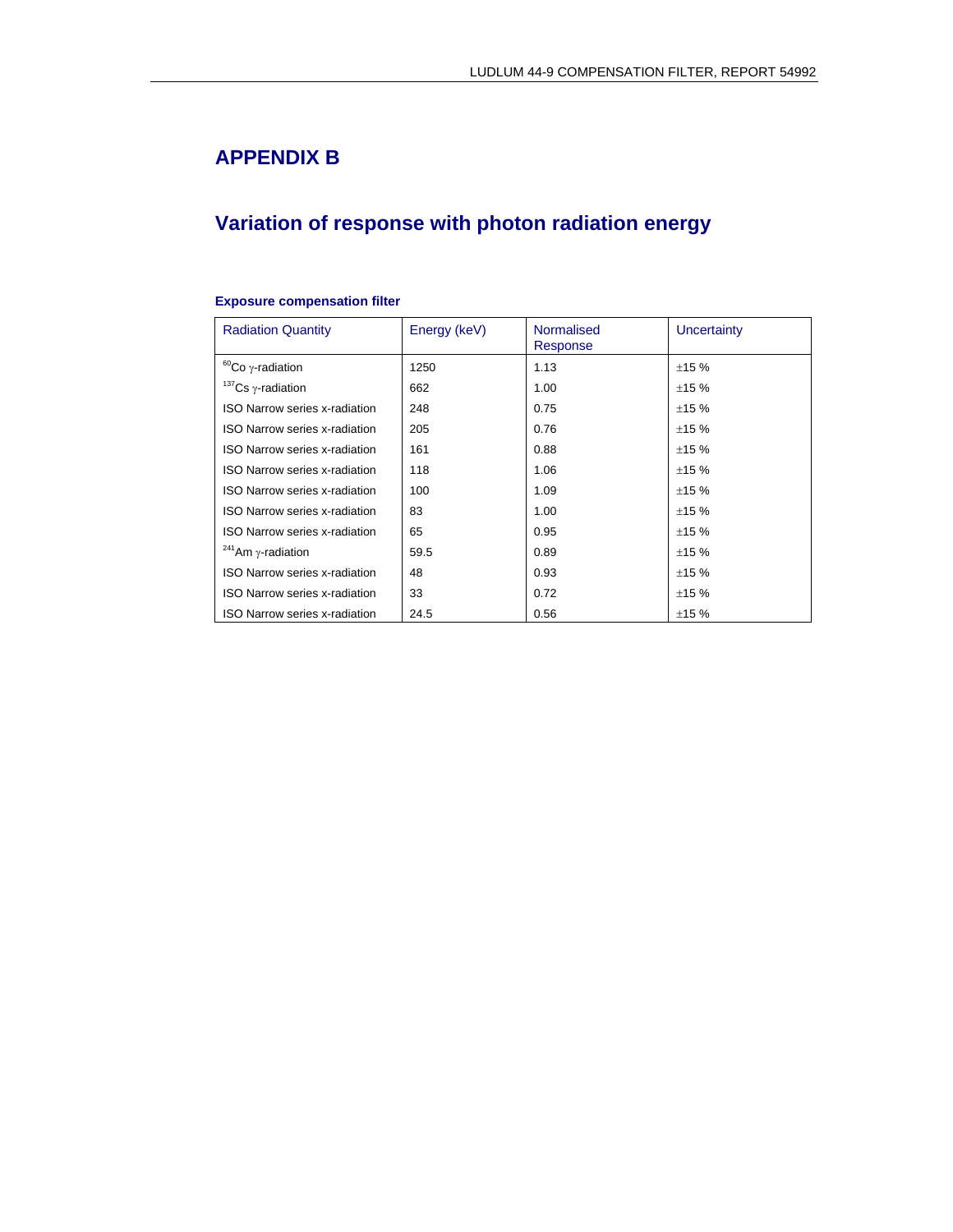# **APPENDIX C**

# **Variation of response with angle of incidence**

#### **Ambient dose equivalent compensated filter**

| <b>Radiation Quality</b>     | Angle of Incidence | <b>Normalised Response</b> | <b>Uncertainty</b> |
|------------------------------|--------------------|----------------------------|--------------------|
| $137$ Cs (662 keV)           | $0^{\circ}$        | 1.00                       | ±10%               |
| $137$ Cs (662 keV)           | $+10^{\circ}$      | 1.00                       | ±10 %              |
| $137$ Cs (662 keV)           | $-10^{\circ}$      | 0.97                       | ±10%               |
| $137$ Cs (662 keV)           | $+20^\circ$        | 0.98                       | ±10 %              |
| $137$ Cs (662 keV)           | $-20^\circ$        | 0.95                       | ±10 %              |
| $137$ Cs (662 keV)           | $+30^\circ$        | 0.95                       | ±10%               |
| $137$ Cs (662 keV)           | $-30^\circ$        | 0.92                       | ±10%               |
| $137$ Cs (662 keV)           | $+40^\circ$        | 0.93                       | ±10%               |
| $137$ Cs (662 keV)           | $-40^\circ$        | 0.91                       | ±10%               |
| $137$ Cs (662 keV)           | $+45^\circ$        | 0.92                       | ±10%               |
| $137$ Cs (662 keV)           | $-45^\circ$        | 0.87                       | ±10%               |
| $137$ Cs (662 keV)           | $+60^\circ$        | 0.86                       | ±10%               |
| $137$ Cs (662 keV)           | $-60^\circ$        | 0.82                       | ±10%               |
| $137$ Cs (662 keV)           | $+75^\circ$        | 0.78                       | ±10%               |
| $137$ Cs (662 keV)           | $-75^\circ$        | 0.72                       | ±10%               |
|                              |                    |                            |                    |
| $241$ Am (59.5 keV)          | $0^{\circ}$        | 1.00                       | ±10%               |
| <sup>241</sup> Am (59.5 keV) | $+10^{\circ}$      | 1.04                       | ±10 %              |
| <sup>241</sup> Am (59.5 keV) | $-10^{\circ}$      | 1.05                       | ±10%               |
| <sup>241</sup> Am (59.5 keV) | $+20^\circ$        | 1.05                       | ±10%               |
| <sup>241</sup> Am (59.5 keV) | $-20^\circ$        | 1.04                       | ±10%               |
| <sup>241</sup> Am (59.5 keV) | $+30^\circ$        | 1.03                       | ±10%               |
| $241$ Am (59.5 keV)          | $-30^\circ$        | 1.01                       | ±10 %              |
| <sup>241</sup> Am (59.5 keV) | $+40^\circ$        | 1.03                       | ±10 %              |
| <sup>241</sup> Am (59.5 keV) | $-40^\circ$        | 0.94                       | ±10%               |
| <sup>241</sup> Am (59.5 keV) | $+45^\circ$        | 0.99                       | ±10%               |
| $241$ Am (59.5 keV)          | $-45^\circ$        | 0.88                       | ±10%               |
| <sup>241</sup> Am (59.5 keV) | $+60^\circ$        | 0.78                       | ±10%               |
| $241$ Am (59.5 keV)          | $-60^\circ$        | 0.59                       | ±10%               |
| <sup>241</sup> Am (59.5 keV) | $+75^\circ$        | 0.47                       | ±10%               |
| <sup>241</sup> Am (59.5 keV) | $-75^\circ$        | 0.27                       | $\pm 10$ %         |